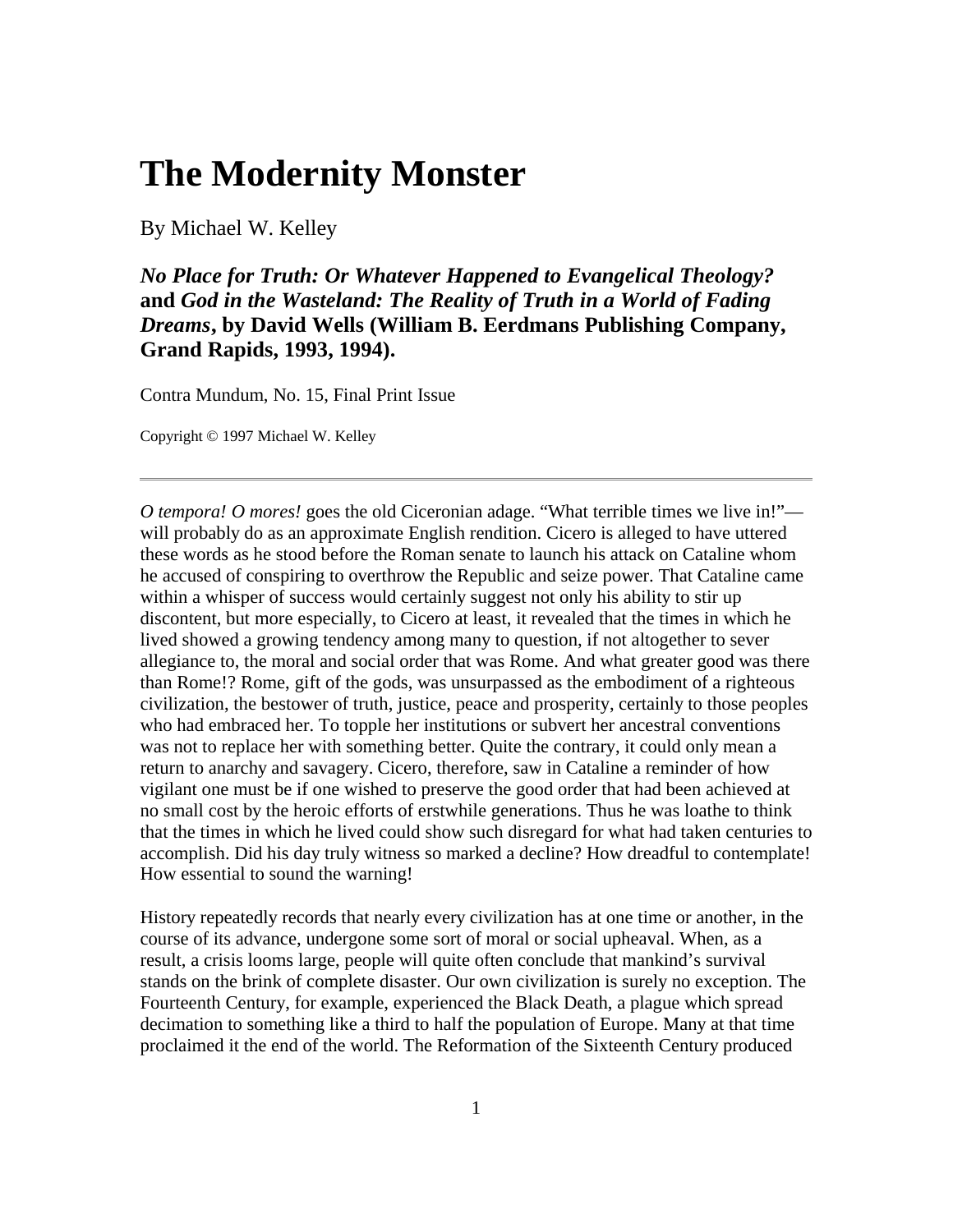such dramatic changes in men's loyalties as to breed in the next century some of the most vicious wars history has ever known. And once again, something like panic set in. Moving closer to our own time, the years of Napoleanic conquest of the early Nineteenth Century brought about a fundamental instability in the politics of European states, which shook the dynastic centers of power and threatened to overturn all previous forms of legal and political authority. By mid-century, Marxian socialism and Darwinianism had together redefined the nature of men's relationships with one another as well as their concept of the natural realm in such a way and to such an extent as nearly to topple all previously accepted ideas of society and truth. Today, we still live off the fruits of this twin revolution. We could, of course, add to these the effects of industrialization with the displacements it brought about. Neither should we forget to mention the rise of the statist totalitarian ideologies of the Twentieth Century which were responsible for the destruction of millions of lives and so much of the legacy of centuries of culture. Much, then, can be pointed to in providing examples of massive and far-reaching convulsions in the realms of thought and behavior. In nearly all such instances, feelings have been seized with a grave sense of impending doom, that the times they-are-a-changing, and not for the better.

And yet, if in past times men were inclined to take notice of circumstances and events which threatened the peace and welfare of life in human societies, nothing, it seems, could crush completely their optimism about the future, or their belief that human problems, however momentous, were capable of solution or amendment. To be sure, much in this way of thinking derived from humanism with its supreme faith in man, his native goodness, inherent intelligence, or inventive adaptability. Unquestionably, among the dominant outlooks of our time has been the Enlightenment vision of man who, with the instrument of science and knowledge, is altogether capable of ordering his world by the power of his reason and of setting all to rights in the disharmony among men and nations. Such a faith has been productive of the notion that with the increase of knowledge by the methods of scientific investigation man would discover the means that would lead to a continual improvement and perfection of the human condition on earth. Knowledge meant power to control the forces of nature, whether this referred to external nature or the nature of man himself. Nothing, ostensibly, could prevent mankind from overcoming all difficulties and problems to create the best of all possible worlds. Nothing, that is, except ignorance, which was the source of all vice, crime and perverse ambition among the people. However, with elites in charge, society will be saved and the future guaranteed.

Humanism was not the only optimistic faith, however. Christianity, too, held out hope for tomorrow. The world stood not on the brink of collapse, but God's providence ordered the times and the seasons, and faith could work for a brighter day, because a power greater than man was on the throne and His promise of obedience would insure that man did not labor in vain. History might continue to record times of difficulty and trouble, but God was redeeming the world in grace and His people could confidently await His victory which He would grant by way of Godly perseverance and patience. Here, too, was an optimism that looked beyond the dire moment to the day of salvation, giving to many a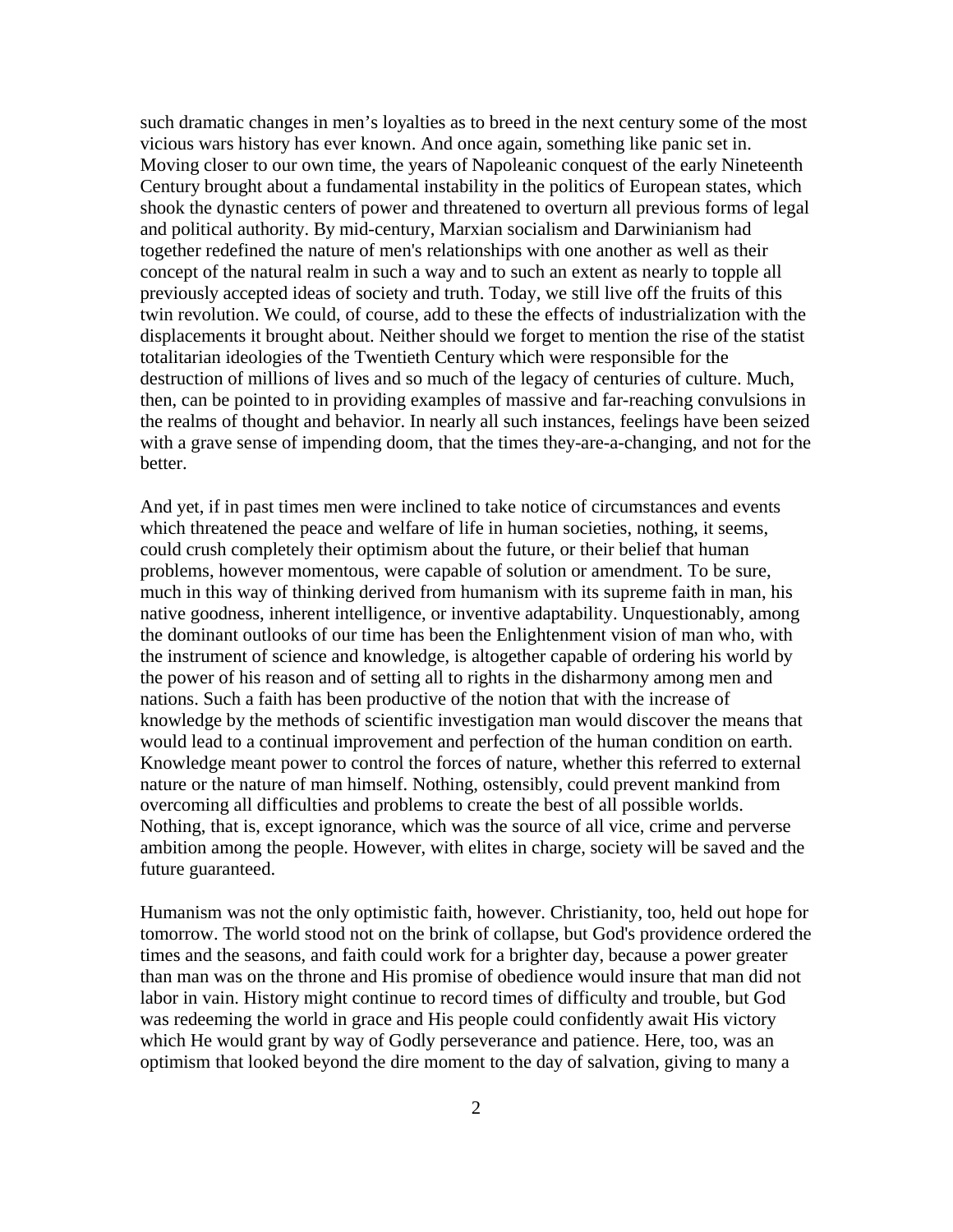hope which transcends the sorrows of the present and a firm belief that the future belongs to those who live in terms of the Word of promise and practice its righteous prescriptions. It is really this Christian leaven which has undergirded our civilization, particularly when confidence in the power of man showed signs of stress and despair. Man might lose hope in reason, but God's ways, though they often lay beyond the power of men to understand, were not open to doubt or contravention. When all else failed, the Word of God gave to hearts a renewed confidence to press ahead and continue to work for the good of future generations, ultimately knowing that unless God builds the walls they labor in vain who build it.

Hope, confidence, optimism, then, were the prevailing sentiments in both humanistic and Christian thinking throughout much of the modern period. What is more, and that which gave strength to this reassuring outlook, both were founded upon an idea of law as an ordering principle of life. For the humanists it was natural law which expresses an inviolable universal norm along with a retributive power if spurned or denied by men or societies who seek the way of tyranny. For Christians it was principally the law of God, a God Who was sovereignly in control of His creation ordinances, Whom Christians believed ruled in the affairs of men and nations. He, too, was a retributive power who brought His judgments down in history on all sinners who flaunted His moral order. At the same time, He was a protector of the righteous who fear and obey Him. Without delving into the fact that humanists of the Enlightenment, for the most part, borrowed heavily from this Christian heritage to prop up their natural law theory, we may simply assert at this point that, in both cases, it was normal for men to believe that, despite the moral and social upheavals that occur from time to time, the world was not going to collapse into utter chaos; that, despite periodic convulsions in the life of nations, a Divine law and law-giver existed to prevent human life from becoming totally abnormal and completely meaningless. Things might get off course, but an ordering power greater than man would soon set them back on an even keel. Man did not think that the ultimate order of the world was against him, but for him, under certain conditions. Consequently, he was future oriented and possessed of a firm conviction that his labor could be productive and his prosperity increased for the benefit of future generations. Rather than wallow in selfpity, he took the circumstances of life, the bad as well as the good, in moderate stride, always seeking to improve himself wherever possible, but accepting what he could not change with equanimity.

How remarkable the change, then, that has come about in the past few decades! With many, especially the academic elites, optimism has been replaced by deep-seated pessimism. But more remarkable still, what accounts for this is not some particular, immediate crisis like the threat of war or famine or disease, rather it is a more general despair. The culprit is not so much a distinct and palpable threat, but instead it is thought to lie in the general nature of modern civilization itself. We are told by writers and thinkers of various sorts that *Modernity* as such is a crushing burden, a great monster that is about to destroy, not this or that aspect of civilization or culture, but the whole of life in all its aspects and tendencies. What is more, it threatens not the externals of life so much as it attacks the *spiritual* essence of humanity, a killer of the soul and of all higher ideals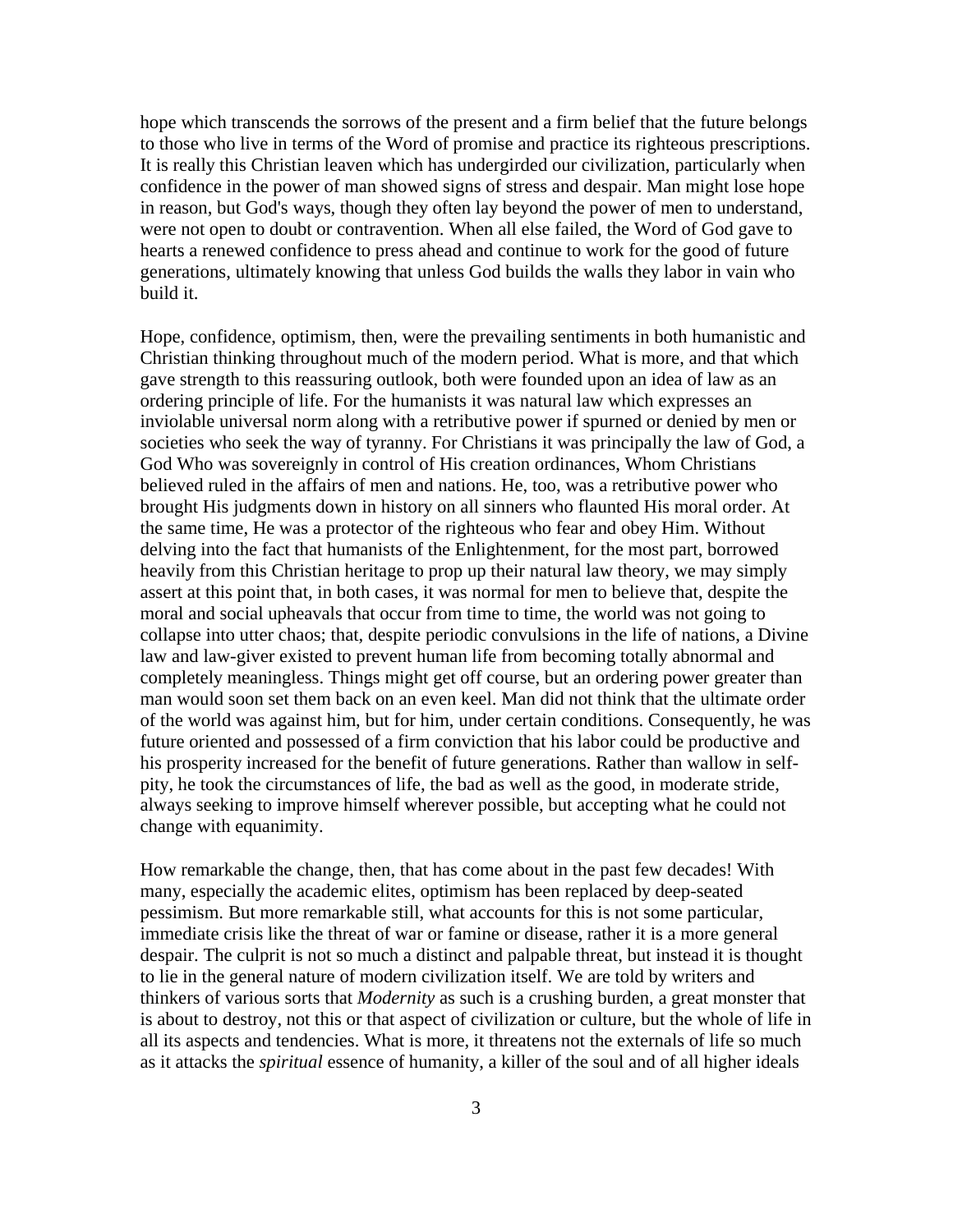that fill man with purpose and meaning. Modernity is a psychological disease which, instead of lifting men above the level of mere animal satisfactions, debases all his interests and objectives with mere material and sensual gratifications. It is said that modern men have one purpose and one purpose only, and that is to satisfy his bodily needs and that all higher, *spiritual* pursuits in which reside the goals of truth and virtue have either been ignored or deemed worthless. On the other hand, the only goal thought to be worthwhile is the ever greater accumulation of material things. In this respect, modern man is only interested in technological progress and the benefit it provides. But, intellectually and morally, he has become entirely bankrupt. Instead of feeling that he is at home in the world, man is lost and rootless, the victim of a deadening psychological sickness that elites describe as one of alienation, confusion and anxiety.

However, a moment's reflection on this phenomenon of *Modernity* along with the deep pessimism it inspires should enable us to see that, while it appears to be fairly recent because so widespread and vocal, in fact it has had a considerable grip on the pulse of Western culture since the Eighteenth Century. Despite the rise to prominence of the Enlightenment with its faith in science and reason, there has been an equally powerful counter culture at work in what has been called Romanticism. Far from being a fringe movement among *literati* and assorted writers and thinkers, Romanticism has been a cultural force of overwhelming proportions. In fact, Romanticism has helped to shape the cultural agenda of our modern world as much as, if not more than, that of Enlightenment scientism. As Richard Tarnas points out in his eloquent tome, *The Passion of the Western Mind*, "[b]ecause both temperaments were deeply and simultaneously expressive of Western attitudes and yet were largely incompatible, a complex bifurcation of the Western outlook resulted."<sup>1</sup> On the one hand, as he notes, "the secular scientific mind" established the basic "outer" cosmology of the modern *Weltanshauung,* defining the realm of external nature in accordance with a strict mechanistic determinism. For it, the world of nature, including human nature, "was an object for observation and experiment, theoretical explanation and technological manipulation."2 Whereas, on the other hand, Romanticism, which inspired the West's "inner" culture, looked on nature as "a live vessel of spirit, a translucent source of mystery and revelation."3 If the Enlightenment saw all knowledge and truth as a matter of mathematical calculation and empirical testability, Romanticism "sought truth that was inwardly transfiguring and sublime."4 If the Enlightenment sought to define man and his world in strictly material terms, Romanticism—in its art and literature, its religious and metaphysical vision—sought to define man and his world in moral and spiritual terms. Not reason and perception were of prime importance, but emotion and imagination achieved an exalted and noble status. Not to *know,* but to *experience* should be the goal of life.

Of profound importance is the recognition that Romanticism and Enlightenment, far from being mere parallel but unconnected developments in the modern Western consciousness,

<sup>1</sup> Richard Tarnas, *The Passion of the Western Mind,* p. 375.

<sup>2</sup> Tarnas, pp. 376, 375.

<sup>3</sup> Ibid.

<sup>4</sup> Tarnas, p. 367.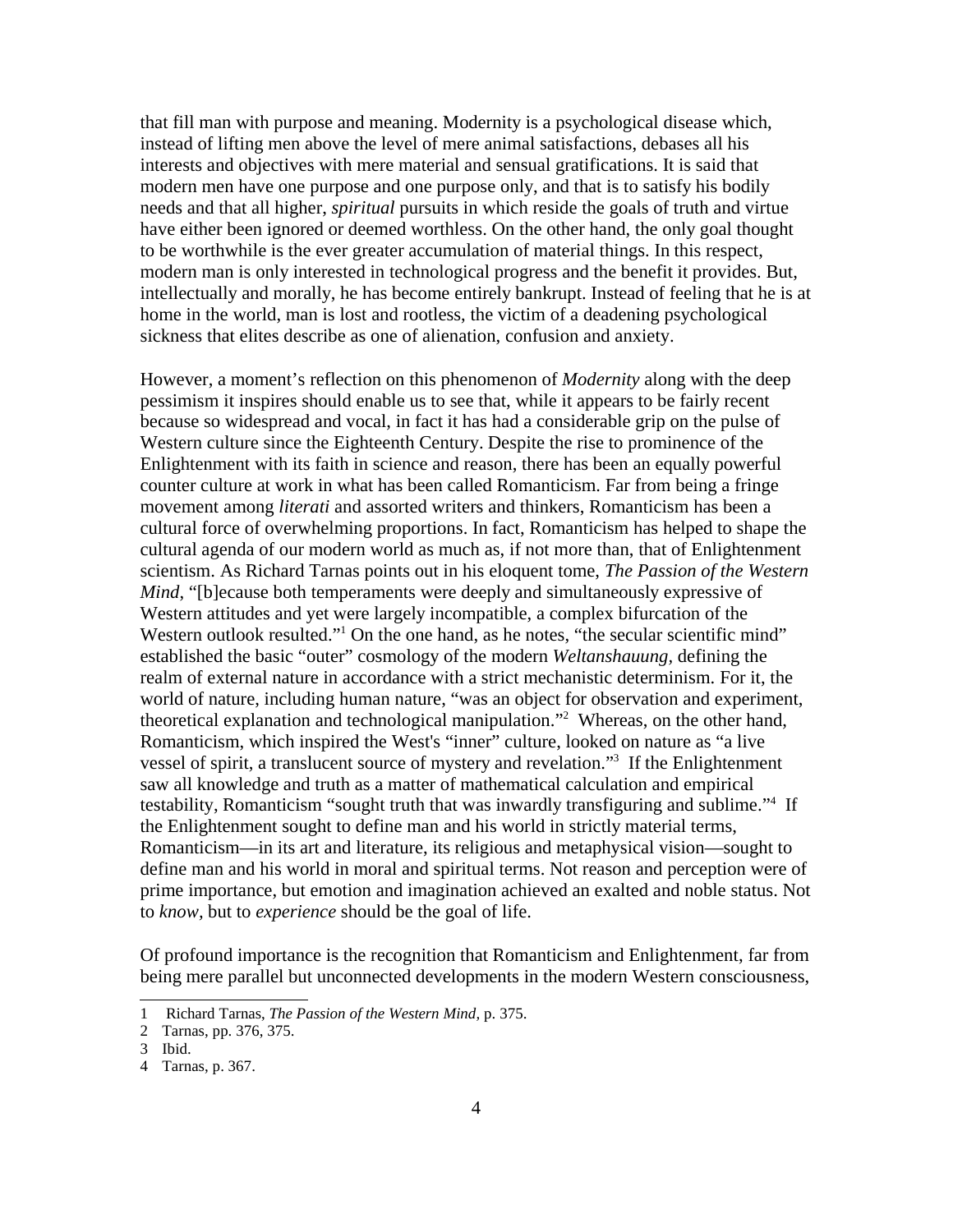have actually emerged as flip-sides of the same phenomenon. Romanticism, however, represents a movement in direct antithesis to the Enlightenment faith in the superiority of rational man. Again Tarnas writes, "In the Enlightenment scientific vision, modern civilization and its values stood unequivocally above all predecessors, while Romanticism maintained a profound ambivalence toward modernity in its many expressions."5 In fact, "Romantics", he continues to observe, "radically questioned the West's belief in its own 'progress', in its civilization's innate superiority, in rational man's inevitable fulfillment." (Ibid.) Romanticism, then, far from representing a mere side show in the drama of the West since the Enlightenment, constitutes a significant denial of and protest against all that the Enlightenment stood for; indeed, all that Western culture and civilization stood for. Seeping into every area of thought and experience, where man was concerned, Romanticism acted as a solvent to rational man's scientific ideals and effected to undermine all humanistic man's faith in his culture as the embodiment of reason. It has done so largely by proclaiming that the quantitative and scientific world of the Enlightenment has reduced the quality and coherence of the human world to an impersonal and mechanistic datum, devoid of spontaneity and freedom. "Under the West's direction and impetus, modern man has burst forward and outward, with tremendous centrifugal force, complexity, variety, and speed. And yet it appeared he had driven himself into a terrestrial nightmare and a spiritual wasteland, a fierce constriction, a seemingly irresolvable predicament."6 While man has gained in terms of his bodily and material welfare, it has been at the cost of losing his soul. And for Romanticism, the price has been too steep to pay. Romantics, then, labored to transform the optimism of the Enlightenment into the pessimism of the disenchanted and the uprooted.

This attitude of acute and pervasive pessimism has become the unstated assumption in every area of investigation so far as man and society are concerned. The rise of the disciplines of History, Sociology, and Psychology, to mention but a few, have been profoundly influenced by Romantic presuppositions. The same may be said for literature and the arts in general. Modern intellectual analysis has broadly adopted the Romantic agenda of seeking the meaning of life in terms of an on-going conflict between the "inner" (good) realm versus the "outer" (bad) realm. Man, it is claimed, is trapped in a dualistic world in which his subjective experience stands unavoidably in contradiction to an objective world which opposes him and reduces him to a mere automaton. This is certainly true in the way secular man especially evaluates the problems of man in modern society. Equally disturbing, however, is that it has also become the given assumption in the way contemporary Christian theologians are now going about the business of theological analysis of modern life, particularly the life of the church. None is, perhaps, more representative of this tendency than David F. Wells of Gordon-Conwell Seminary.

Wells recently published two books which have become major statements of the way

<sup>5</sup> Tarnas, p. 372.

<sup>6</sup> Tarnas, p. 388.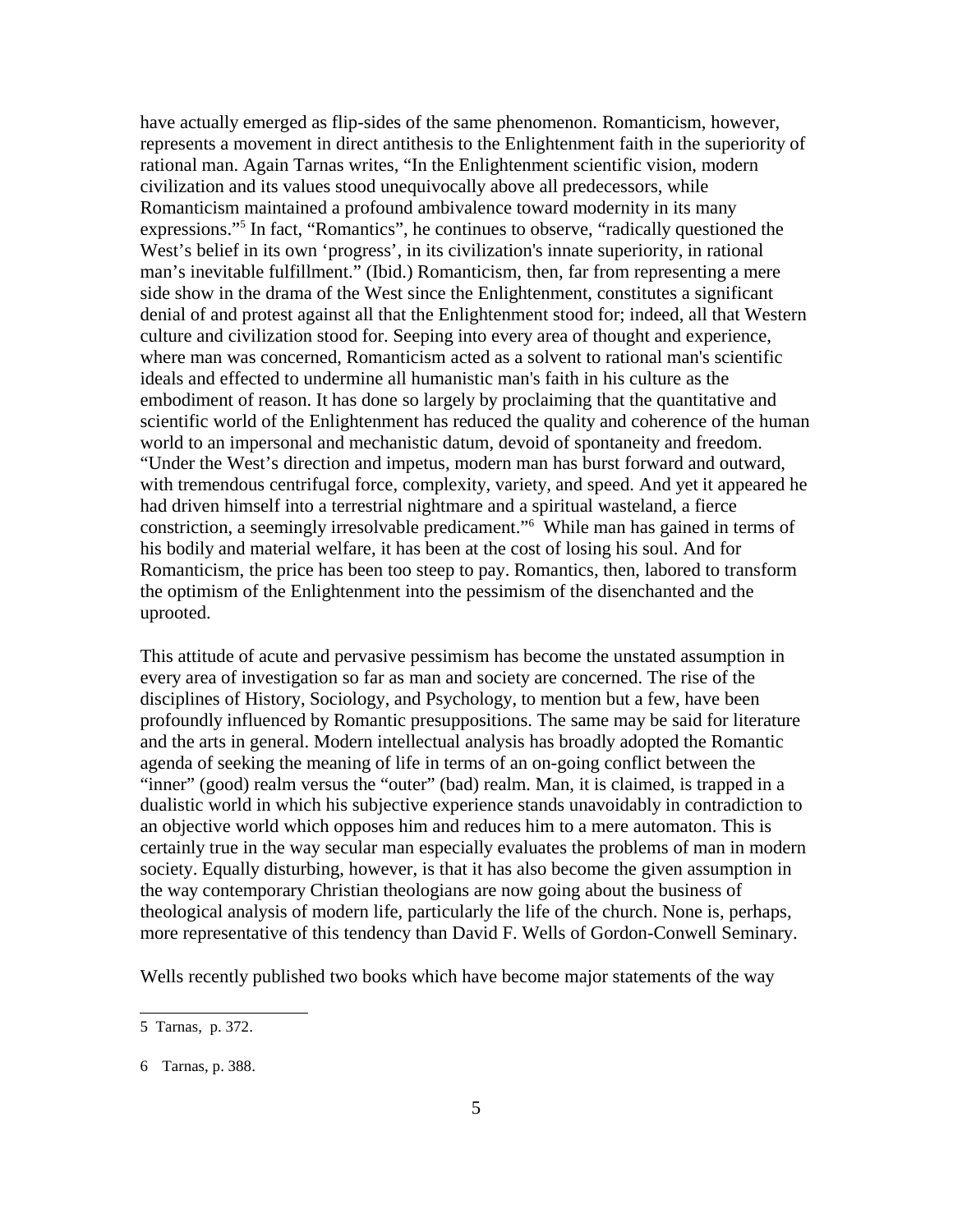modern evangelical elites view the present state of affairs, both in society and in the church.7 In them, the protest culture of Romanticism is very much on display. Because the views he expresses have been well received we shall, for the remainder of this essay, turn our attention to what he has written.

Wells purports to be concerned about the state of the modern Church, particularly the evangelical Church. What, he wonders, has accounted for the rise of the contemporary phenomenon known as the Mega-Church? And, more importantly, why have trends in these Churches, as well Churches in general, shown a distinct decline in interest in theological or doctrinal Truth and, at the same time, substituted for it a total preoccupation with experientialism and entertainment? In other terms, why has the modern Church replaced understanding the content of the faith with psychology and feelgood religion? Important questions, these. Anyone with any interest at all in the present state of the Church should indeed be concerned about its present slide into subjectivism with the feeling-centered orientation that seems to dominate it. It is, however, Wells's sociological Romanticism that claims to offer the explanation for this state of affairs affecting the modern Church that should be of no less concern, for it is far from a Biblically based point of view; and how, we may ask, can a *Christian* theologian evaluate the life of the Church on other than sound Biblical reasoning? No doubt, Wells believes he is doing just that, but, in fact, his thinking is thoroughly shaped by the protest culture of Romanticism which predisposes the way he allows problems and explanations to be framed and discussed. At the very least, we should be aware that this sort of analysis, in the end, is only ever likely to reassure academic elitists like Wells that their gnostic insights are of superior worth to those vacuous souls who, in their daily affairs, must occupy themselves with much that he and similar minds find repugnant and demeaning.

Basic to Romantic ideology is a sky-is-falling-on-us-now philosophy. Those who imbibe this elixir of negativity have not hesitated to pronounce, with an assured condescension, their disgust with modern industrial and technological culture and civilization. For them, the present is to be compared with some golden, idyllic past which represents a kind of lost paradise when human life was lived more serenely and without the complications and stresses of our own time. Romantics yearn, then, for days of yore when, as they imagine, life was sweeter and so much better than the misery they feel at the present. Not surprisingly, then, the opening chapter in Wells's first book, *No Place for Truth*, is entitled: "A Delicious Paradise Lost." The world has changed and in doing so we have been ejected from paradise. This theme of a past paradise-like state which we supposedly have left to advance culture and civilization that has turned out to be nothing but a wasteland is central to the Romantic frame of mind. If Wells typifies the way evangelical cultural critics think, then Romanticism, not Scripture, determines their outlook on life.

This idea of the good past versus the bad present was probably first articulated by J.-J. Rousseau in an early essay which has come to be called *The First Discourse on*

<sup>7</sup> These two books are *No Place for Truth: Or Whatever Happened to Evangelical Theology?* and *God in the Wasteland: The Reality of Truth in a World of Fading Dreams*, both published by William B. Eerdmans Publishing Company, Grand Rapids (1993, 1994).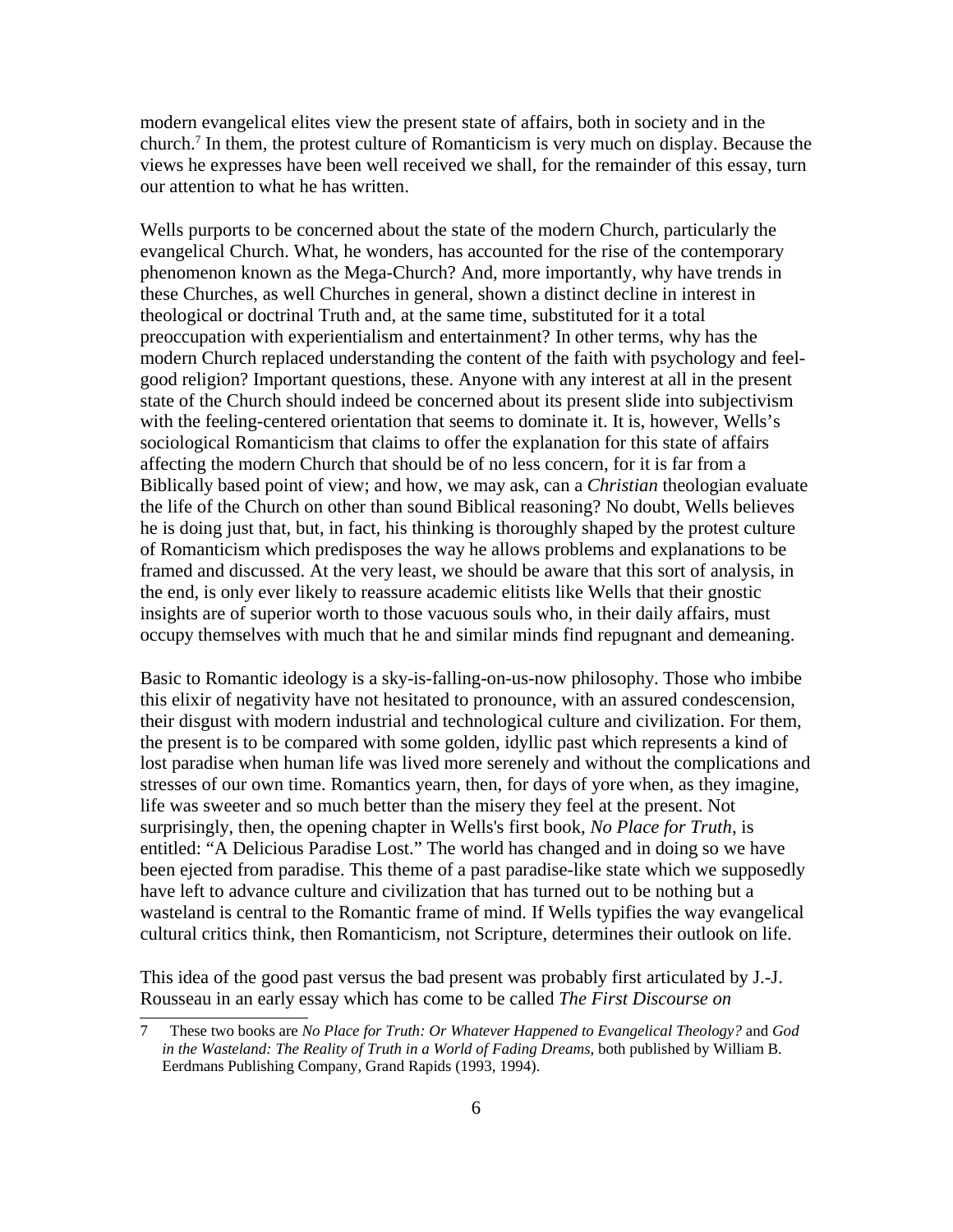*Inequality*. In it, he asserted with mournful affectation that "One cannot reflect on morals without delighting in the recollection of the simplicity of the earliest times. It is a lovely shore, adorned by the hands of nature alone, toward which one incessantly turns one's eyes and from which one regretfully feels oneself moving away."8 Notice that "the simplicity of the earliest times" corresponds to a condition "adorned by the hands of nature alone." In other words, the passion to explore the world, to achieve culture by the application of the energies of man and to transform nature from a raw and untamed state to one that is useful and beneficial is thought to be nothing but the source of misery and ruin. Only the state of nature, untouched by human hands, is pure and without cause for grief. Indeed, Rousseau does not hesitate to avow that "our souls have been corrupted in proportion to the advancement of our sciences and arts towards perfection."9

The unstated assumption in Rousseau, as in all Romantics, is the notion that man is not Fallen into sin, nor has his world been subjected to a curse which compels man to earn his bread by the sweat of his brow. It is, rather, the belief that man was innocent and virtuous until he became despoiled by culture and civilization; or, that the world was a natural paradise and in no way a threat to human life until man sought to achieve something he thought was better. Men were initially good, but became bad only when they acquired the aspiration to accumulate possessions, the root ambition of civilization. In doing so, they became insatiable in their wants and soon sought to plunder one another in order to satisfy them. In time, civilization of a sort came forth, but it was always based on the desire to get more and more, ever constantly seeking to reach some imagined state of perfection. All this has only served to corrupt man's soul. If we could but recapture the original spirit of man before he was consumed with the lust to satisfy his senses with every conceivable pleasure, which is the sole promise of a culture based upon industry and commerce, then we will surely find the solution to the modern predicament. And so it is with Romanticism's concept of man and society. Recapture the past, escape from the present; or, barring that possibility, do what one can to avoid "touching pitch", that is, becoming contaminated by contact with *Modernity*.

But whereas Romantics might hope to turn back the clock or overturn the present state of things to find relief from their misery, their entire outlook is based upon the assumption that the present state of affairs is such a crushing burden that no hope is to be found in any direction. After all, Modernity is not something that only troubles Romantic elites, those who possess a superior gnosis regarding our cultural times, but, as they pontificate, it overwhelms and oppresses us all, whether we know it or not. If Romantics do not hesitate to declare that they themselves have felt the weight of these dismal times, they also claim to know what it means for everyone else. That is because, Romantics scarcely bother to discuss real people and real situations: theirs is more the pronouncement from on high about the conditions of large aggregates of time and people. So mighty, so pervasive and determining are these conditions that escape is totally impossible. Those who are controlled by their sinister influence do not recognize their oppression or even

<sup>8</sup> Jean-Jacques Rousseau, *The First and Second Discourses*, ed. Roger D. Masters, (New York: St. Martin's Press, 1964), pp. 53, 54.

<sup>9</sup> p. 39.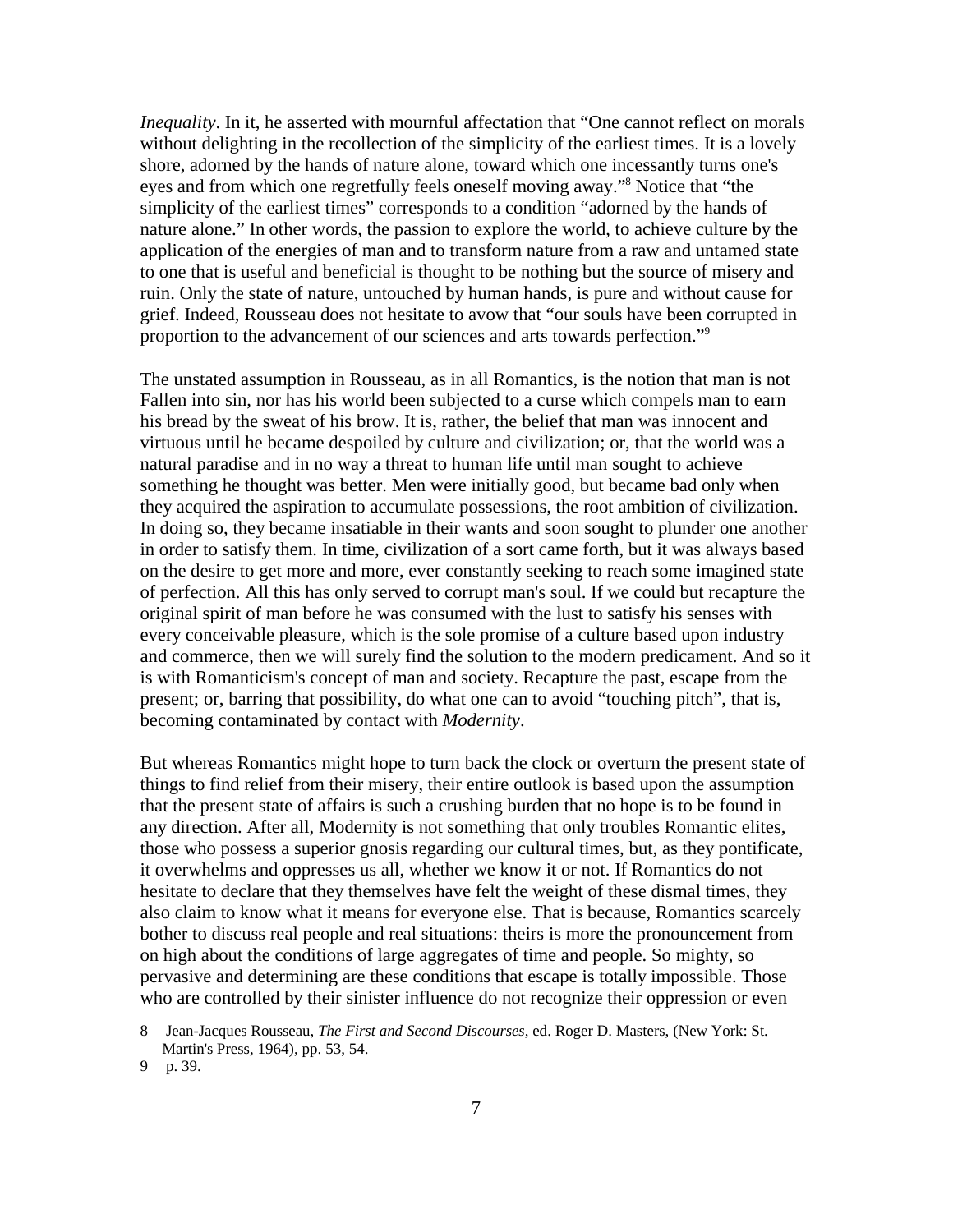that they are being manipulated by forces and factors beyond their control. Man, the Romantic prophets assert, no longer is master of his own world. Instead, he is nothing more than a conditioned instrument in the hands of impersonal forces moving relentlessly through all time and space. So over-powering is this situation for modern man that about all one can do is bemoan our loss of innocence and weep for those who cannot possibly know, because either too stupid to see or too unwilling to admit, that they are being eaten alive by the Modernity monster.

Wells, in adopting this Romantic world of thought, has accepted all the *cliché's* of its intellectual and moral outlook. (I have used this word *cliché* intentionally, for Wells claims that our Western culture has produced what he calls "global cliché culture". Apparently, little does he realize the extent of Romanticism's own cliché explanations.) For example, he does not hesitate to make vast pronunciations on what he supposes to represent the great "historical divide", namely, the transformation of Western culture into what he calls Our Time. The century in which this is to be placed is the Nineteenth; the causes which brought it forth were not so much ideological as socio-economic in nature. It constituted a change that was not so much planned as it was the outcome of factors which sprang up from within Western culture as a result of its own internal tendencies. That is, these changes came about by impersonal pressures that were indigenous to Western culture. Apparently, in looking back, there was little anyone could have done to stop or deflect the West from taking the course determined for it by History. The problem is that no one really wanted to. In fact, given the assumptions of the Enlightenment regarding the continuing course of progress in Western culture towards democratic institutions and market-oriented economic behavior, the direction the West was taking was altogether to be desired. No one foresaw the illusions of the future, a future which has now become the present and which, instead of becoming the utopia dreamed of, has turned out to be a nightmare of the most frightful proportions. We are only now waking up to the truth of our baleful situation, like a drunk on the morning after a binge, to discover that we have been betrayed (Romantics love to feel like victims). What seemed good at the time has proved to be a delusion. For, what we might have benefited from Modernity we have lost in the way of Humanity, and precisely for that reason.

These sorts of explanations, and more, run through page after page, in some of the most ornate and, at times, overblown prose in both of Wells's books. He cannot, it seems, find one redeeming feature of the modern world. Time and again he employs the melancholy language of the Romantic soothsayer, who thinks it is not enough to voice his own complaints, he must complain on behalf of everyone else as well. His use of phrases like, "we are increasingly forced", "we are compelled", are meant to drive home the point that Modernity has us all by the scruff of the neck and there is nothing we can do about it. Furthermore, he speaks of the "structures of society" forming what he calls "interlocking systems" which "surround and envelop us", "intruding into our consciousness". Or, modernity has "dissolved links" between people leaving us as individuals isolated "centers of loneliness". As a result, we are drawn into that easily manipulable category called "Mass society" where, despite the crowd, we are all reduced to a flaccid and empty sameness, capable of being psychologically molded by the image and appearances of a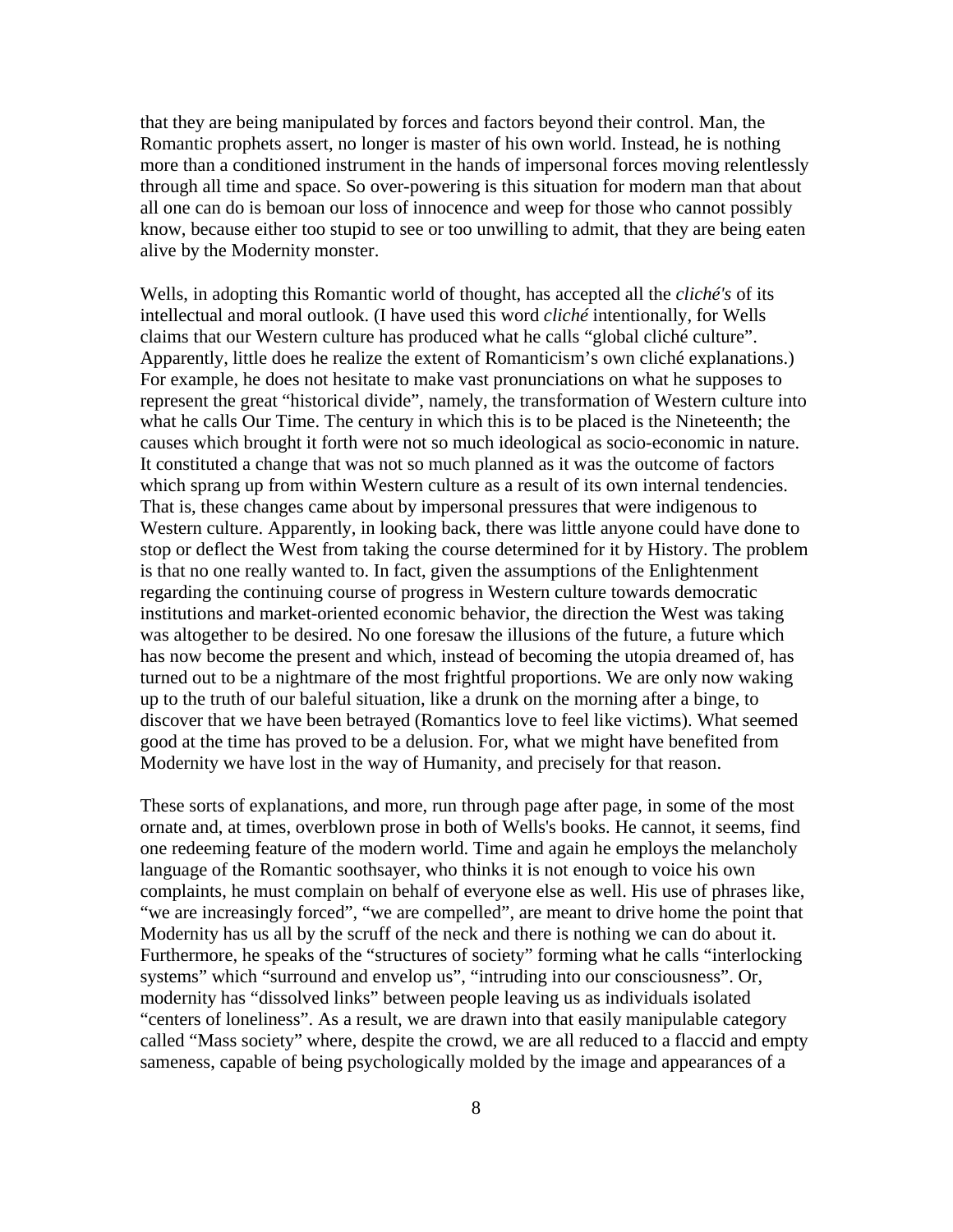drowning material consumer society. In short, we have all "become spiritual vagrants in the modern wasteland, wanderers with no home to return to".

At one time we had a home—it was called the "transcendent order". This is Wells's method for introducing God and Christianity into the picture. Despite Wells's preference for the past, he is little inclined to use the language that distinguished its "religious" discourse. Words like "righteousness", "obedience", "sin", "unGodliness", and so forth do not play a significant part in his prognostication of problems. Rather, he much prefers the modernist jargon like "transcendental center" of values (for righteousness), "worldliness" and "not having roots" (for disobedience or ungodliness), and "selfindulgent accumulation of profits", or "unregulated pursuit of self-interest" (for sin). What is more, all these things have been brought on by "centrifugal forces" resulting from modernization, "the fundamental force behind the creation of Our Time". This, apparently, stands for "original sin" into which we are all born and, having inherited its curse, become dead in "consumerism", "technology", and "industry" which, Wells assures us, has done nothing but despoil the earth.

Wells is a firm believer in all the nostrums of elite-culture leftism so typical of the modern academy. The "deep thinkers" among contemporary intellectuals have always poured scorn upon on the so-called "material" interests of man. In other words, they disdain economics, particularly the market-oriented variety. For them, capitalism is the great bane of Our Time. They regard capitalist economic behavior as equal to a state of drug-induced stupefaction in which men are narcotically addicted with the singular craving to satisfy every conceivable sensual impulse and nothing else. Capitalism, furthermore, fuels the process of technological innovation which, in turn, drives the processes of urbanization with its emphasis on industry and commerce, and its crowded and feverish pace of life. The result: we have all been sucked into a vortex of bureaucratic social arrangements which, in the end, have left us feeling lost and alone. We have exchanged "personal" relationships for "impersonal" ones thereby creating a vast *spiritual* wasteland of the soul. In the name of productivity and efficiency we have become victims of a world of standardized sameness with neither a moral center nor intellectual depth (i.e., no concept of Truth). Life has been shorn of all objective meaning and purpose, and given over to conformity and mere subjective satisfaction. In short, capitalist culture has been productive of a pervasive psychological hedonism the outcome of which has left us myopic and hollow.

By leaving behind the *real* world for *visions* of the world, one is relieved of the need to give thought to the mundane order of things. For example, one does not have to study capitalist economic behavior and thereby know its actual workings and whether or not it conforms with an objective reality in human affairs. All one need do is condemn it from the vantage point of a superior morality. Nor does one need to compare it to socialism to see if, despite its imperfections, it allows society to function in a more coherent manner or enables man to rise above the indigent poverty that is his natural condition. One can simply pronounce upon it as if it were some sort of disease in the body social that no intelligent observer could possibly regard otherwise. The humanist left has always viewed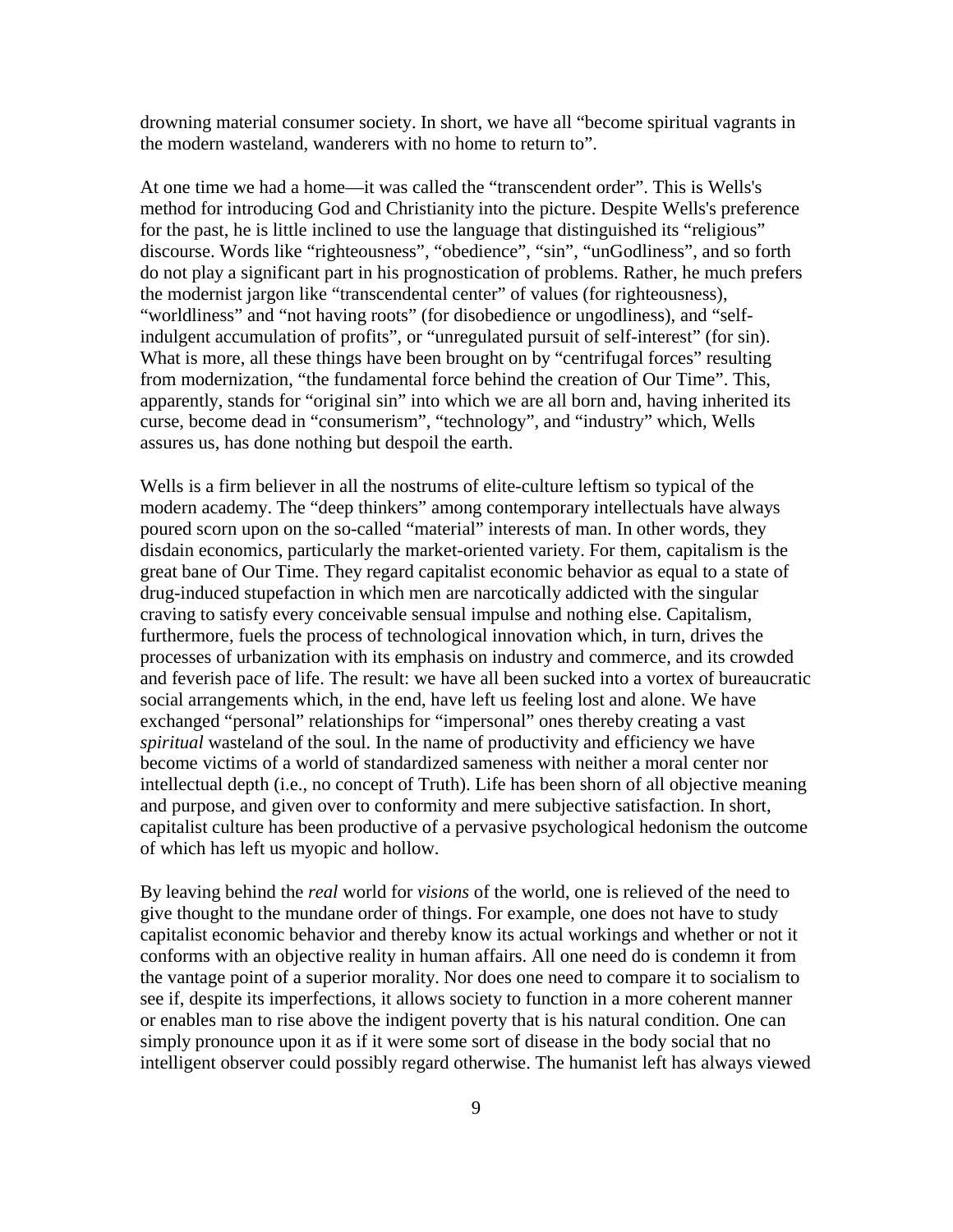capitalism as the root cause of social and psychological disorder. But that *Christian* thinkers, such as Wells, would adopt the same attitude without any attempt to understand it only confirms how deeply Christian academic elites have become influenced by humanistic thought. His condemnation of capitalism is not in the name of some alternative system. Rather, it is made only in the name of Romantic primitivism. And his assertion that bureaucracy is its natural offspring is further proof that he does not understand the character of modern socialist statism. For the heavy bureaucratization that he deplores is not the product of capitalism, but is due to the growth of the modern state with its ambition to control man's life in every detail. It is not "technological pyramids" that threaten life and create "impersonal centers" of modern culture; it is the spread of governmental power and purpose to every area of human endeavor that is the culprit. But Wells's theology has never permitted him to understand society on a Biblical basis, so instead he employs the ideology of Romantic sociology for such purposes.

Wells's real purpose, as we said, in all this tendentious moralizing about Our Time is to bring to bear a critique of the modern evangelical church. Here Wells has something to say that is far more useful and worth considering than is much of what he has said leading up to it. Basically, he wants to say that the church no longer has theology or truth as the substance of its message, but instead has substituted in its place a man-centered psychology and experientialism. Rather than conveying the objective truth of God and His holiness to the masses of humanity, the church has pandered to the modern ideals of happiness, self-esteem, and personal well-being. Instead of emphasizing an ethics of good versus evil, it has sought only to appeal to the quest for psychic wholeness. And instead of addressing the intellect, it seeks only to soothe the emotions. The gospel that the church proclaims is one in which Christ and his truth is made to appeal to consumer interest, a message that grants the sovereign needs of the people priority over the sovereign claims of God. In the place of a message about sin and righteousness the modern evangelical church has offered to a broken and suffering world a therapeutic technique. And its business has become, not truth, but profit and success.

Wells will get no argument from us on this score. His description is entirely accurate. But why all this rambling on about *modernity?* Wells's thinks that the church has become just another example of Our Time, which indeed, for the most part, it has. But it is not because the evangelical church has lost or abandoned theological truth, as Wells claims, but because it accepted some time ago a *false* theology. What is more, it was a theology heavily laced with humanistic assumptions from the thought world of Romanticism! The emphasis upon *experience* was not something that just cropped up with the appearance of contemporary affluent society. Theological Arminianism combined with Romantic era revivalism took deep root in modern Christianity. Pietism always has been a religion of *inwardness.* It stresses the emotions and the subjective state of the believer. At the same time, it will accept only a minimal doctrine. What more is there to know than Jesus and the soul? In such a doctrinal perspective the believer looks heavenward and the creation order is de-emphasized. He does not want to know the content of his faith as it applies to the here and now, he only wants to experience the raptures of the next world. As he passes through life he seeks those things that will reassure his psychological well-being,